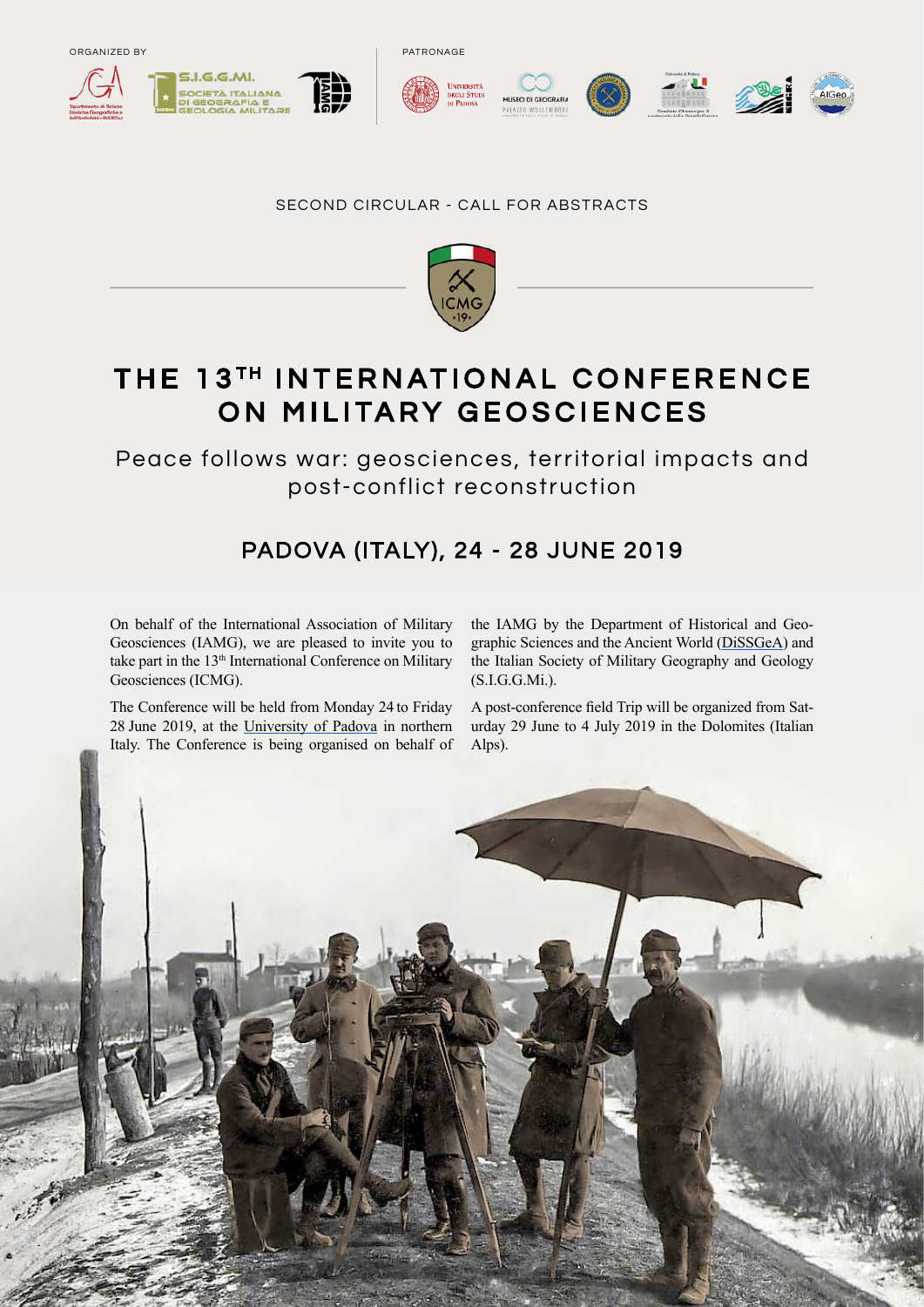## KEY DATES

**May 2018**: first circular **December 2018**: second circular **January 2019**: third circular **15 February 2019**: abstract submission deadline **15 March 2019**: abstract acceptance notification **15 April 2019**: early registration deadline and payment **15 May 2019**: late registration deadline and payment **May 2019**: fourth and final circular

### $-LOCATION$

**[Padova](http://www.unipd.it/en/university/cultural-heritage-0/palazzo-bo-and-anatomical-theatre)** is located in **north-eastern Italy**, 20 minutes from **Venice**. It is close to the beaches of the **Adriatic Sea** and to the **Dolomites**, one of the most scenic regions of the **Alps**. Conference delegates and accompanying guests have easy access the historic cities of northern and central Italy such as **Milan**, **Verona**, **Bologna**, **Florence** and **Rome** (ranging from 30 minutes to 3 hours train journey) with their many artistic treasures. The recommended port of arrival is the International Airport Marco Polo in Venice.



# CONFERENCE COMMITTEE

- President Giovanni Luigi Fontana
- Secretary Aldino Bondesan

#### MEMBERS:

- Edward Rose
- Roberto Francese
- Marco Mondini
- Paolo Plini
- Monica Celi
- Giovanni Donadelli
- Francesco Ferrarese
- Marco Pantaloni
- Silvia Piovan
- Paolo Pozzato

### COUNCIL OF THE ASSOCIATION:

- The Association President Cdr (Dr) Hennie Smit (South Africa)
- The Association Secretary Maj Drew Craig (UK)
- Representative from ICMG 2015 Prof Peter Guth (Annapolis, USA)
- Representative from ICMG 2017 Cdr (Dr) Jacques Bezuidenhout (Stellenbosch, South Africa)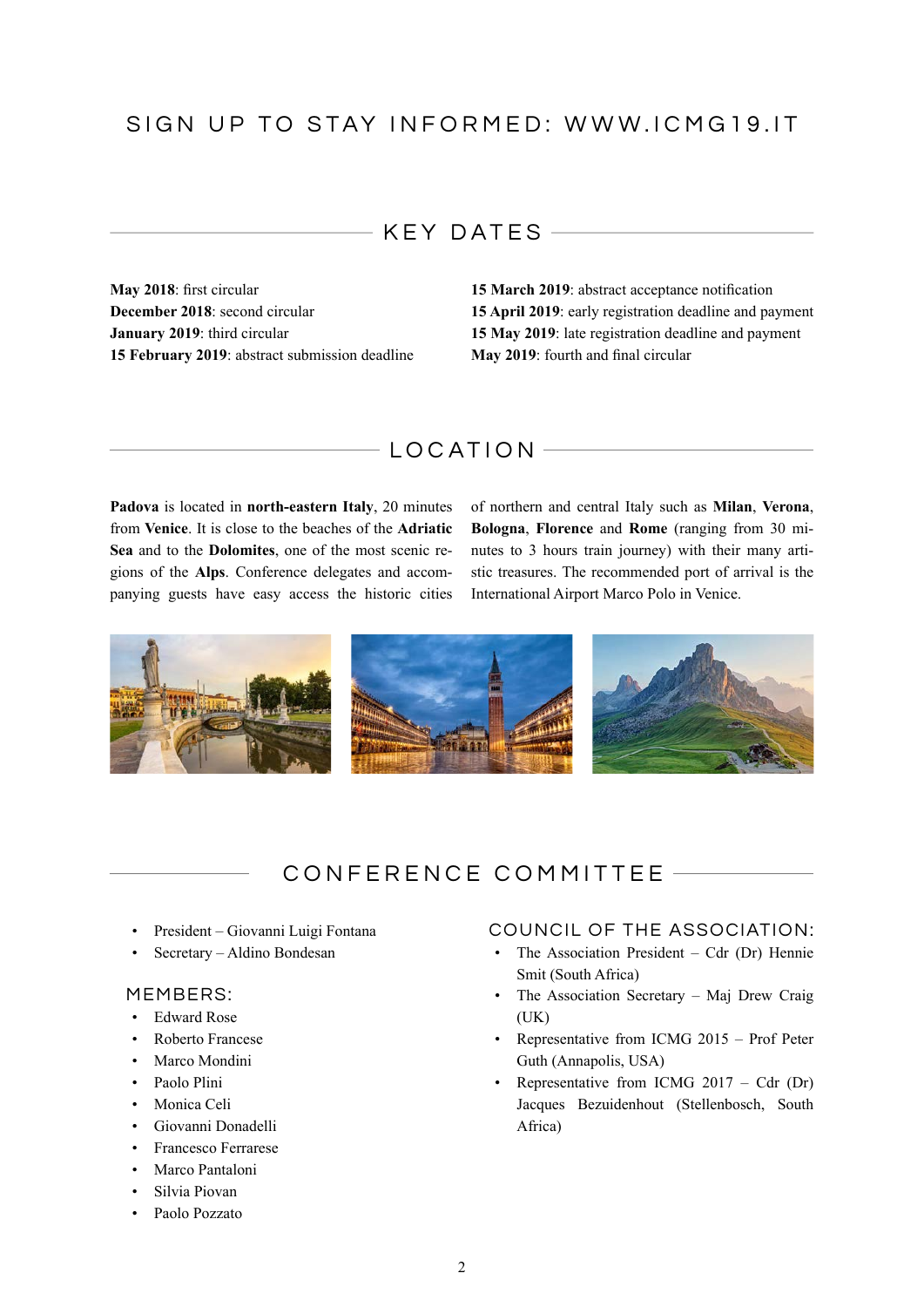## THEMES

The following themes have been identified as being of significant interest. **Other topics may be considered upon receipt of abstract**. Potential attendees are encouraged to contact the organizers with thoughts on additional themes.

- Post-conflict reconstruction
- Trafficability and military mobility
- The Alpine operational environment
- Venetian military history
- WW1 era history of northern Italy
- Military tunnelling
- Conflict Archaeology
- Geomorphological constraints to warfare
- Military cartography and GIS
- Geospatial intelligence and Remote Sensing
- Modern embedded geologists
- Military fortification and line of defenses
- Borders and boundaries
- Military tourism and monuments
- Geo-military cultural heritage
- Geoscientific lessons learnt from World War II

## CALL FOR ABSTRACTS -

Abstract submission to ICMG19 begins on **1 December 2018** and ends on **15 February 2019**. The ICGM International Scientific Committee will review all abstracts submitted. Once this is complete authors will be notified of abstract acceptance by **15 March 2019**.

#### **Submission of an abstract means that the authors are committed to attending the meeting and presenting the work.**

Attendees who wish to offer papers for potential publication online as "short papers" will be limited to not more than two papers per author.

Papers for the potential Springer volume or Geografia Fisica and Dinamica Quaternaria Journal will be selected either on merit or on the basis of their relevance to a particular theme, but not necessarily be restricted in number per author.

According to the number of oral presentation proposal, attendees presenting more than one paper might be asked to switch to poster presentation.

#### PAPERS PRESENTATION

**Papers presentation** is to be in Powerpoint format and should be delivered in 20 minutes. A further 5 minutes will be provided for questions and answers.

#### POSTERS

**Posters** provide an opportunity for an informal presentation featuring "give and take" with conference attendees. Presenting a poster is also a good way in which to discuss and receive feedback on a work in progress that has not been fully developed into a

paper. The topic of a poster presentation is not limited. However, the topic should be relevant to the themes of the conference specified above. If your poster proposal is accepted, your poster will be displayed in a poster session during the conference. You will be expected to present your poster at that time. At least one author for each accepted poster must register for and attend the conference.

The format for a poster proposal will be published soon in the website www.icmg19.it.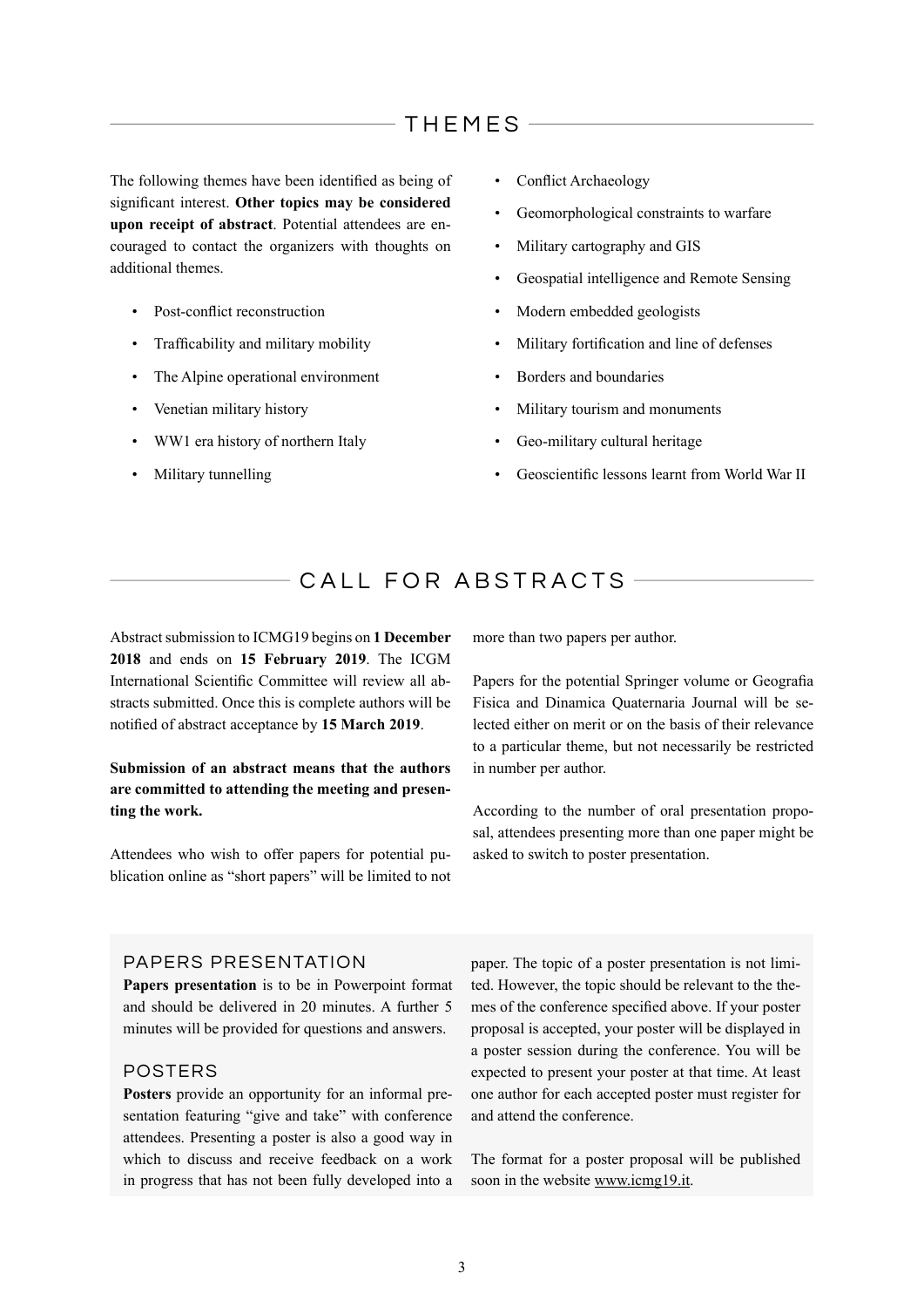**Title:** Times New Roman, 12 pt, bold, centered, arranged on 1-2 lines.

**Authors:** Times New Roman, 11 pt, normal, centered, surname and first name initial (e.g.: Rossi, G.). In the case of several authors, they must be separated by a comma and marked with a number to identify the institution to which they belong.

**Institution Membership:** Times New Roman, 10 pt, normal, centered; at the end, you can write the email address of the corresponding author only.

**Keywords:** Times New Roman, 10 pt, normal, left aligned; up to a maximum of five.

**Text:** Times New Roman, 11 pt, normal, justified, indent paragraph 0.5 cm. The text, both in US or UK English, must have a maximum length of 3000 characters, including spaces and any bibliographical references. Abstracts must be composed of text only, without figures or tables. No footnotes may be included in the text. Bibliographic citations must be inserted in the text between round brackets, as follows: author's surname, comma, year of publication. Several papers cited in series must be inserted in chronological order and separated by semicolons (e.g.: Ramsay, 1987; Ramsay & Huber; 1990; Ramsay et al., 2000). The mathematical formulae can also be inserted as an image file (.jpg format).

**Bibliographic references:** The list of literature cited must be in alphabetical order and must include all, and only, the bibliographical references mentioned in the text. References may be made to accepted manuscripts that are actually "in press" in other journals, of which the name and volume are mentioned, and to doctoral theses and master degree theses. Citations of manuscripts in preparation or approval for printing are not allowed. The different bibliographical references must follow the following formats (Times New Roman, 10 pt, normal, justified, first line projecting 0.5 cm):

- **• Article on a journal:** Baker V.R. (2006) Water and the evolutionary geological history of Mars. Boll. Soc. Geol. It., 125, 357-369.
- **• Article on volume/chapter of a book:** Martini I.P., Sagri M. & Colella A. (2001) - Neogene-Quaternary basins of the inner Apennines and Calabrian arc. In: Vai G.B. & Martini I.P. (eds.), Anatomy of an Orogen: The Apennines and Adjacent Mediterranean Basins. Kluwer Academic Publisher, 375- 400.
- **• Volume:** Ramsay J.G. & Huber M. (1987) The techniques of Modern Structural geology. Volume 2: Folds and Fractures. Academic Press, London, 500 pp.
- **• Thesis:** Ghinassi M. (2000) Il passaggio tra la prima e la seconda fase fluviolacustre del bacino del Valdarno Superiore nei pressi di S. Giovanni Valdarno. Unpublished Master thesis, University of Florence, 110 pp.
- **• Journals and their abbreviations** must be reported according to the "ISSN List of Title Word Abbreviations": [http://images.webofknowle](http://images.webofknowledge.com/images/help/WOS/A_abrvjt.html)[dge.com/images/help/WOS/A\\_abrvjt.html](http://images.webofknowledge.com/images/help/WOS/A_abrvjt.html). In cases of doubt, the authors may quote the title of the journal in full.

## CONFERENCE PROCEEDINGS

Full and short papers presented in the conference will be considered for publication in a **Springer volume** (full papers) or in a special volume of **ROL - Rendiconti on Line of the Italian Geological Society** (https://

rendiconti.socgeol.it/). More information will be given in the website www.icmg19.it.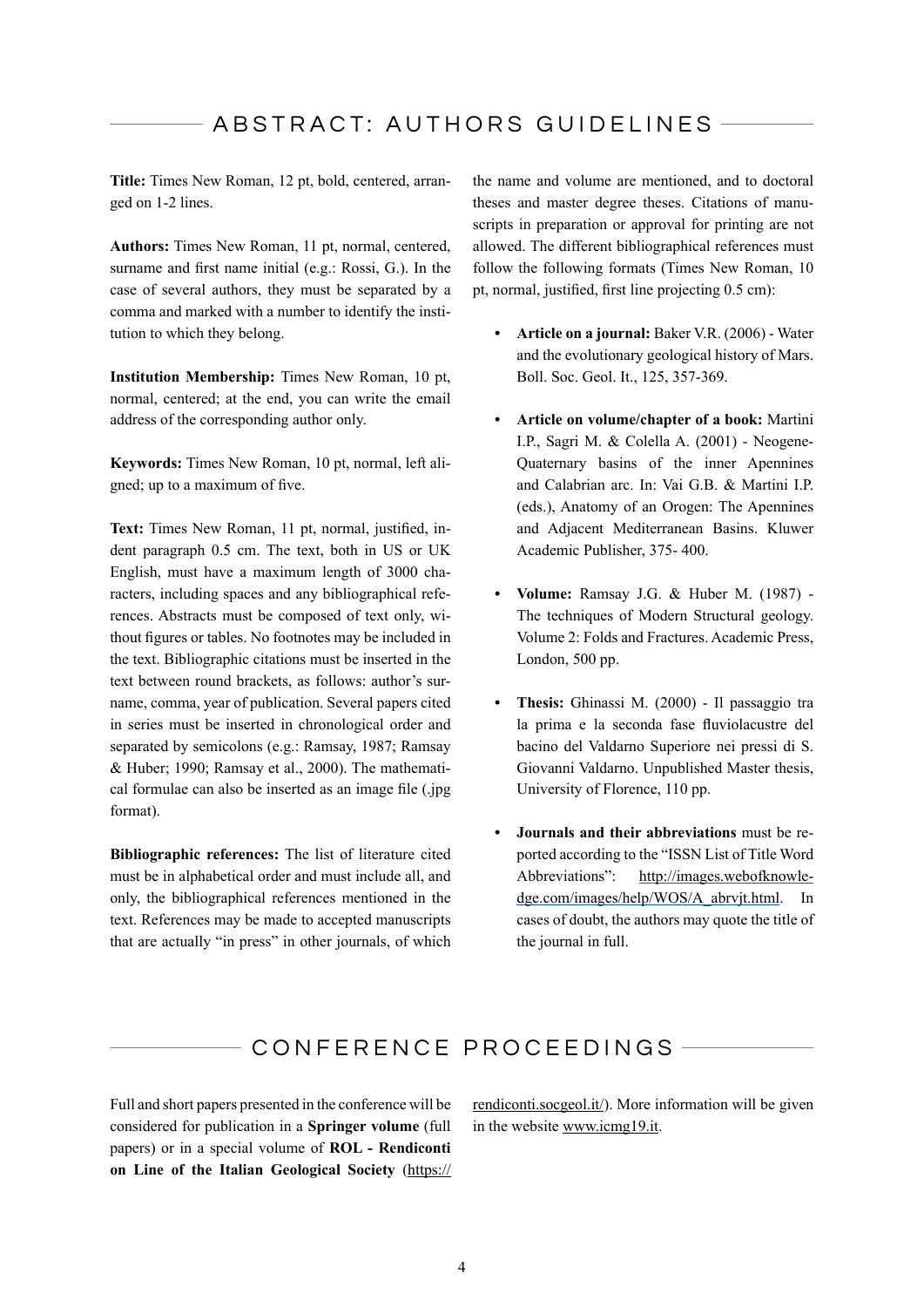# PROVISIONAL PROGRAM

#### ARRIVALS DAY Sunday 23 June

#### **18.00 - 20.00**

Icebreaker at the Geographical Section of the DiSSGeA Department (Wollemborg Palace). Geography Museum visit & wine tasting and cheese from the alpine battlefields.

#### DAY 1 Monday 24 June

#### **09.00 - 13.00**

Opening Ceremony & Key Notes.

**14.00 - 18.00**

Scientific Session.

#### **Evening**

Visit to the Cappella degli Scrovegni and/or Padova City Center.

#### DAY<sub>3</sub> Wednesday 26 June

#### **All day**

Mid-conference excursion: Venice islands and fortifications. Transfer by bus to Venice. Visit of [Forte](http://www.starforts.com/marghera.html)  [Marghera](http://www.starforts.com/marghera.html). Boat tour in the lagoon with lunch on a lagoon island. Visit to the Naval Museum, San Mark Square and S. Andrea fort. Return to Padova by group bus.

# DAY 4

#### **10.00 - 13.00**

Bus transfer to Montello Hill. Scientific session.

#### **Afternoon**

Field trip to the battlefield and visit of the WW1 Sacrarium (military cemetery). Visit at the Memoriale Veneto della Grande Guerra (Great War Memorial).

#### **Dinner**

Conference Dinner at a local country house with wine tasting.

#### DAY 2 Tuesday 25 June

#### **09.00 - 13.00**

Scientific session.

**14.30 - 16.00**

Poster Session.

#### **Late afternoon**

Visit to "3rd Army" Military Museum.

#### DAY<sub>5</sub> Friday 28 June

**09.00 - 15.00**

Scientific sessions.

**15.00 - 17.00**

IAMG Biennial General Meeting.

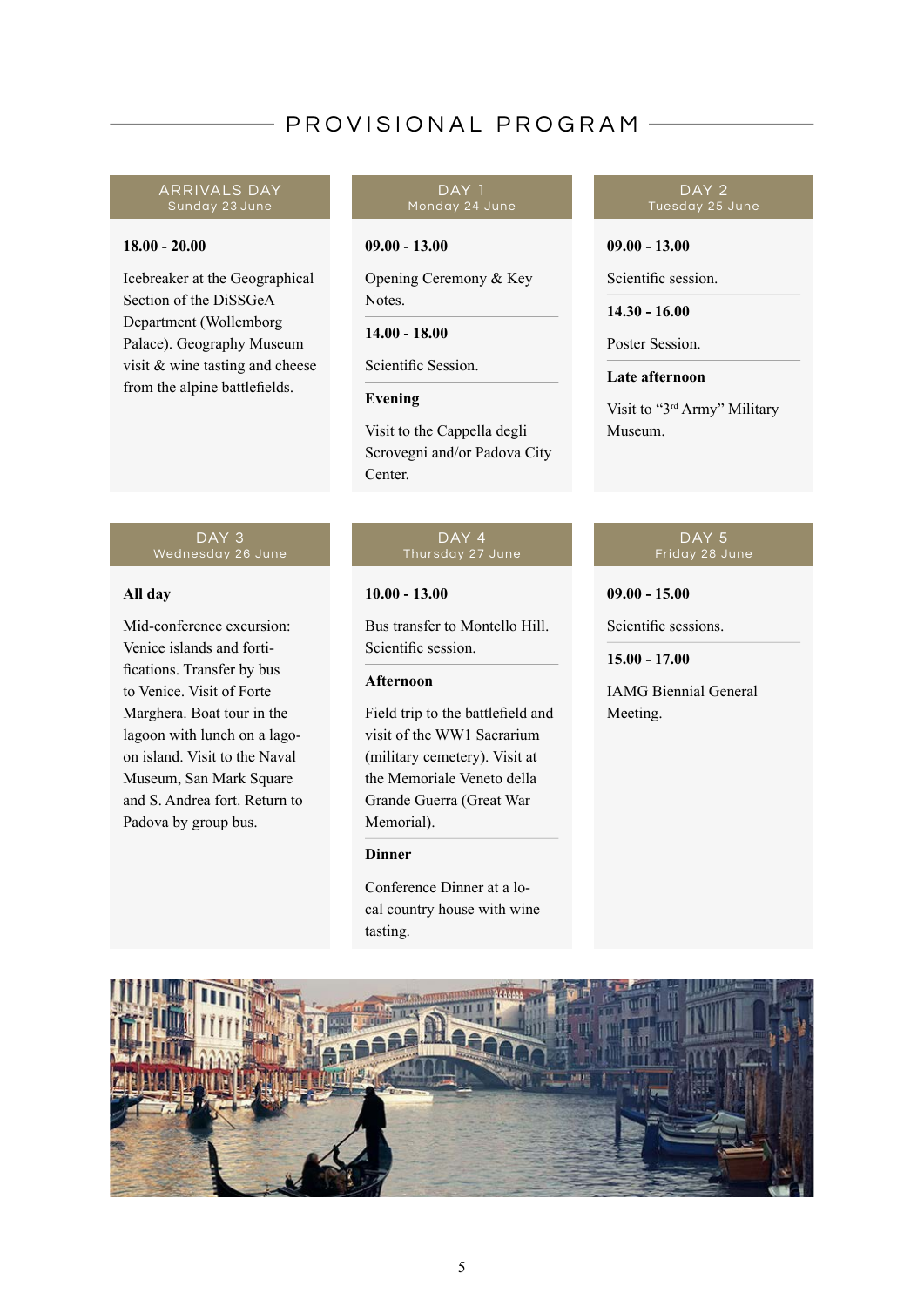# POST CONFERENCE EXCURSION (5 DAYS)  $-$ ITALIAN ALPS FROM WW1 TO COLD WAR

During the tour participants will visit the **battlefields**, **museums**, **memorials** and **cemeteries** of the **Italian Alps** and **Piave frontline**. The tour includes several WW1 glacial "White War" sites, including high mountain emplacements (up to 3,000 m asl), mine warfare sites, fortresses, military tunnels, and the largest Memorials and Military Museums of Northern Italy. Most of the battlefields are in the **Dolomites**, probably the most famous mountains of the alpine range which is in turn reflected in its status as a [UNESCO World](https://whc.unesco.org/en/list/1237)  [Heritage area](https://whc.unesco.org/en/list/1237).

The excursion organizers would like to highlight that many of these sites are at altitude and cover rugged, mountainous terrain. Therefore, **those with medical conditions are responsible for seeking medical guidance prior to participation**.

It is also up to individual participants to ensure a proper mountain equipment and that travel insurance is adequate to cover these activities.

# PROVISIONAL PROGRAM

# DAY 1

- Transfer from Padova to Trento.
- Cogollo del Cengio war track.
- Thunder Base (Cold War American base).
- War Museum of Rovereto.
- Overnight in Trento.
- [Museo della Grande Guer](http://www.museodellaguerra.it/?lang=en)[ra di Rovereto.](http://www.museodellaguerra.it/?lang=en)

# DAY 2

- Transfer from Trento to [Marmolada Glacier.](http://www.worldwar1.com/itafront/marmolada.htm)
- Cableway to Mount Marmolada.
- Serauta defensive Italian positions (field excursion).
- [Passo Fedaia War Mu](http://www.museomarmoladagrandeguerra.com/en/)[seum](http://www.museomarmoladagrandeguerra.com/en/).
- Overnight in Cortina d'Ampezzo.

#### DAY<sub>3</sub> Monday 1 July

- Transfer from Cortina d'Ampezzo to Lagazuoi.
- Cableway to [Lagazuoi](https://www.lagazuoi.it/Eng/generica.php?tabella=Storia&id=3) high mountain battlefield.
- Descent by cableway or by foot through a system of WW1 galleries and fortifications.
- Visit of the [Forte Tre Sassi](http://lagazuoi5torri.dolomiti.org/dengl/Cortina/laga5torri/musei/treSassi.html)  [museum](http://lagazuoi5torri.dolomiti.org/dengl/Cortina/laga5torri/musei/treSassi.html).
- Overnight in Cortina.

# DAY 4

- Transfer from Cortina d'Ampezzo to Monte Piana open air museum.
- 4x4 mountain trip to Italian and Austroungarian fortifications.
- Visit to the 3 Cime di Lavaredo and [Monte Croce](https://en.wikipedia.org/wiki/Tre_Cime_di_Lavaredo)  [Comelico Pass.](https://en.wikipedia.org/wiki/Tre_Cime_di_Lavaredo)
- Overnight in Auronzo di Cadore.

# DAY<sub>5</sub>

- Transfer from Auronzo di Cadore to the Cold war bunkers at Savogna.
- [Redipuglia](https://en.wikipedia.org/wiki/Sacrario_militare_di_Redipuglia) (Biggest WW1 Memorial; [Memorial of](http://www.itinerarigrandeguerra.it/code/33055/Memorial-of-Redipuglia)  [Redipuglia .](http://www.itinerarigrandeguerra.it/code/33055/Memorial-of-Redipuglia)
- Transfer to Caorle beach or to Trieste.

# DAY<sub>6</sub>

Transfer to the Venice International Airport, to Venice and to Padova.